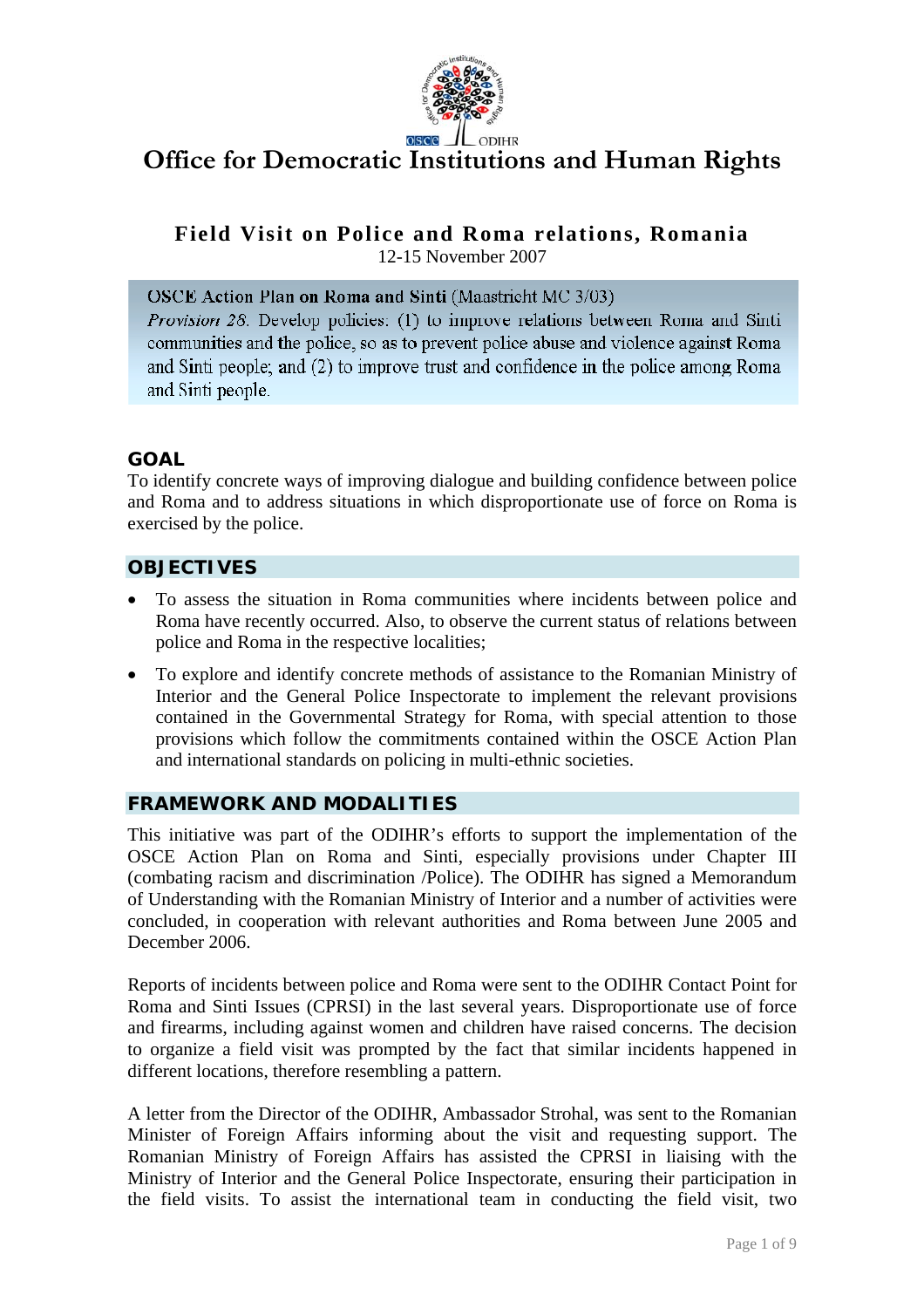Bucharest-based NGOs were contracted - the *Roma Center for Social Intervention and Studies (CRISS)* and the *Project on Ethnic Relations Regional Centre*. A portfolio was prepared and made available to the team, containing background information, field documentation, reports and responses of institutions, on the cases occurring in the places visited.

The international team was comprised of the ODIHR CPRSI, the OSCE Office of the HCNM, the OSCE SPMU and an expert of the ODIHR Tolerance and non-Discrimination LEOP programme (Law Enforcement Officer Programme on combating hate crimes). In the course of the visit, the team made clear that it does not aim to judge authorities or to put blame on the police. Rather the purpose of the visit was to assess the situation in order to better understand the circumstances and the context in which these incidents and use of excessive force by the police occur. The objective is to help identify and address those vulnerabilities and deficiencies, from both the police and Roma community, which contributed to these incidents.

In the course of the visit, the team met with Roma communities in which confrontations with police had occurred, including interviews with victims of incidents. This was then followed by meetings and discussions with local authorities, police representatives and local NGOs, hosted within the Prefect's office. The visit was concluded with a meeting with the State Secretary Mr. Vasile-Gabriel Nita, followed by a concluding roundtable organized on 15 November, in Bucharest, with participation of Romanian authorities. The main findings of the visit were discussed, along with ways to enhance dialogue between police and Roma, build trust and cooperation, focusing on prevention work and respect for human rights.

## **BACKGROUND /SUMMARY OF INCIDENTS**

## **ata Rat P**

Garbage dump of the Cluj Napoca city. The Roma community at the Pata Rat garbage dump is formed of approximately 200-250 Roma individuals, living in improvised shacks. Their main occupation is collecting recycling materials from the garbage and receiving money from collection points. During a raid by police in November 2005, conducted with dozens of policemen and based on information received that there were stolen goods hidden in these shacks, Roma individuals, both men and women, were abused and suffered various degrees of violence at the hands of police, some of which were caught on tape by a local media outlet. A number of men were handcuffed, brought to the police precinct and finger-printed. Various goods found in shacks were confiscated, without any inventory and signature from those from those whose property was seized. Another raid took place a short time after the first one. The community claims that their shacks were destroyed and burned by the police and they were simply left, including small children, under the open sky, in cold conditions. No formal charges following the raids were registered for any of the inhabitants of this community.

#### **ontida B**

On 8 March, 2006, the police precinct of the Bontida village and representatives of the Cluj gendarmerie undertook an action in the Bontida village, Cluj County. According to the Roma inhabitants of Bontida, 5 Roma youngsters were physically abused by the gendarmerie. Two of the five were minors. The Roma youngsters were taken to the local police precinct, three of them mentioned they had been beaten up in the police van, and the other two at the police station. Three of them have medico-legal certificates. Roma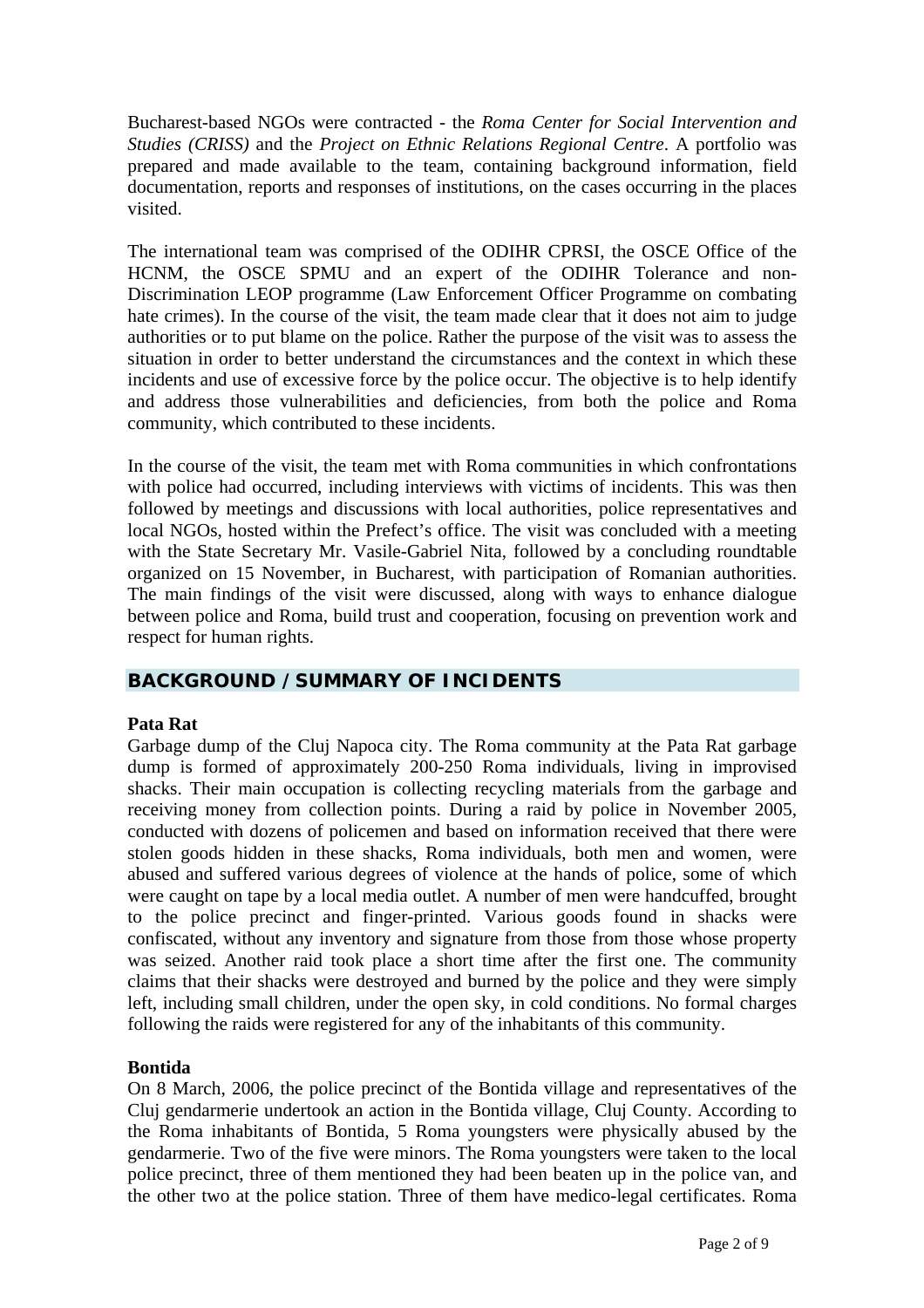witnesses have also declared that, for 30 minutes, two persons were abused in the police station. In addition, parents were not allowed to see their minor children, contrary to the legal obligations of public institutions' representatives. Only after some time was access granted to the parents. The Head of the Police from Bontida confirms that the gendarmerie reported that there was no abuse.

## **Apalina**

The purpose of the intervention on 9 July 2006 was to carry out what should have been a routine task of handing out citations to two individuals involved in a previous altercation in which a police officer was physically abused. The disproportionate use of force during this intervention used by police, and their colleagues in the Police Department for Rapid Intervention in the Apalina community (Reghin–Mures County), resulted in thirty-seven victims. Of these victims, 20 male and 17 female of whom 32 were adults and 5 were minors. Twenty-two were hit with rubber batons, and fifteen hit or threatened at gunpoint. One cartridge of military ammunition was found at the location of the incident and is in possession of a Roma individual who keeps this as proof of the incident.

## **iurea C**

On 20 July 2007, around 6 a.m., an intervention by the Police Department for Rapid Interventions took place in Zanea village, Ciurea commune, Iasi County. The purpose of the intervention was to identify and arrest people who already had irrevocable convictions. One hundred and twenty-eight policemen, divided in teams, entered simultaneously to the 10 locations where the wanted people were presumed to be residing. Following the police intervention, 4 people were arrested and approximately 30 people (including women, children, elderly and ill persons) were injured or wounded by rubber bullets. Two girls, aged 12 and 14, were hospitalized because of wounds caused by rubber bullets. Also, a chamber of military ammunition was found at the place of intervention and is in possession of a Roma individual as evidence.

## **hitila C**

On 19 September 2006, around 3 a.m., the Bucharest police precinct no.5 was patrolling near Chitila road and noticed 2 young men near a Dacia Papuc car. The two individuals tried to escape when they saw the police, one on foot and another by car. At an intersection with Chitila road, the car went off the road and the driver ran on foot while being chased by a policeman. At the corner of Moldovei and Oastei Street, the fugitive entered the yard of his own house and, while trying to climb a fence to jump into a neighbour's yard, the policeman followed him and shot him in the neck, eventually causing the death of the person. While the victim was bleeding on the ground, the policemen, who according to witnesses was talking with his superior on the phone, was begged by parents and urged by neighbours to transport the victim to hospital. Initially the policeman refused and did not call the ambulance. It was only after approximately 45 minutes, according to parents of the victim and neighbours, that the policemen transported the victim and his mother to hospital with the police car, without putting on the police siren.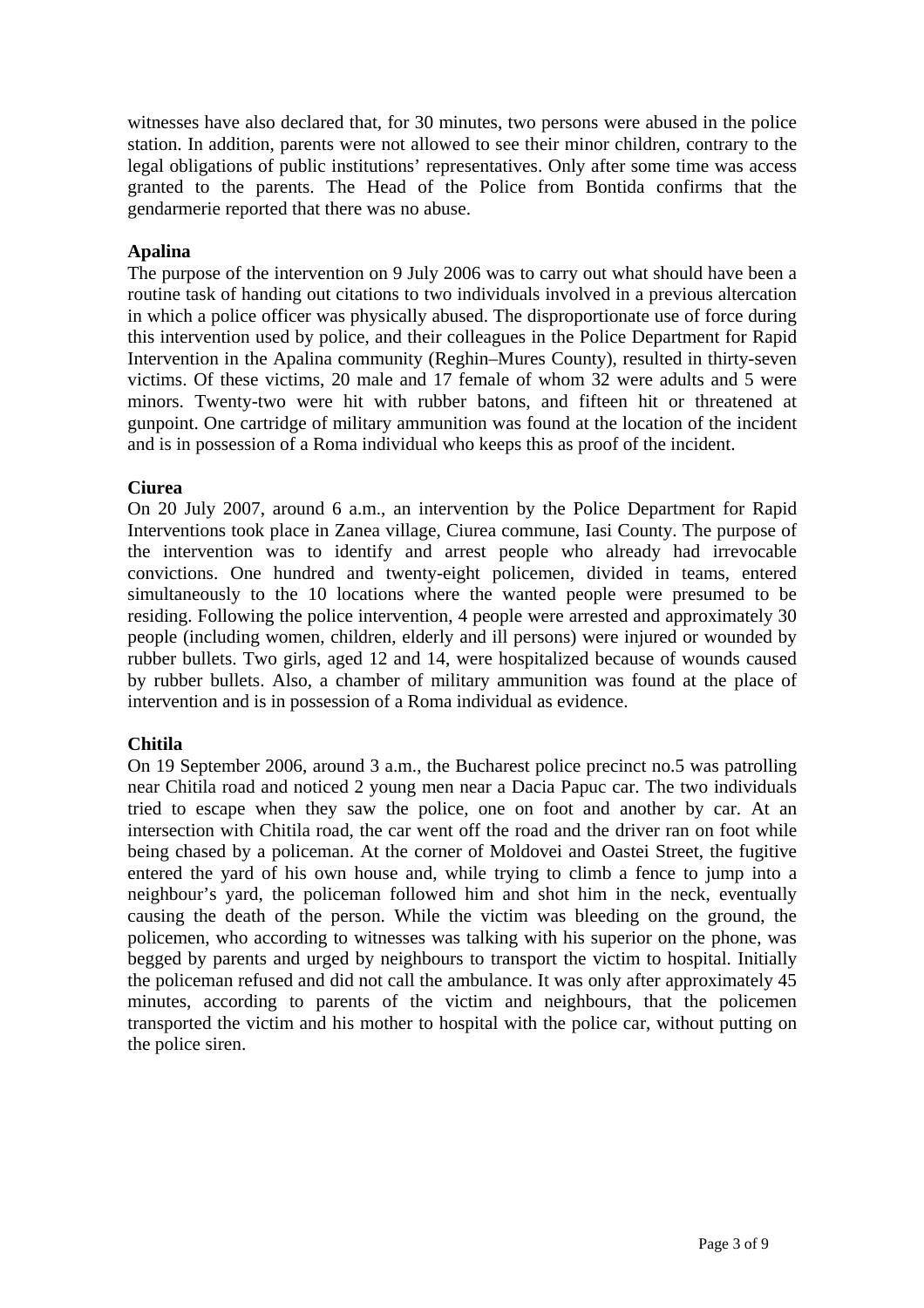# **OBSERVATIONS FROM THE FIELD VISIT**

#### **Position of Roma communities**

In the communities visited, Roma reported that they are victimized without any possibility to access justice to address their situation. This, in turn, contributed to their negative feelings regarding the justice system and police institutions.

## **iurea C**

The health condition of the young girl, injured by a rubber bullet, requires prolonged and serious medical care and further surgery to extract the bullet which has migrated to her lungs. The family is left to deal with this problem by themselves, with no support from state.

## **si Ia**

Roma organizations have requested that instructions from the chief of police be clear and respected by subordinates so that during police interventions innocent individuals are not victims of shootings and violence by the police.

#### **palina A**

An elderly woman, wounded by a rubber bullet, requires further medical care. No attention towards this problem has been forthcoming by relevant authorities in the institution which caused the injury.

#### **ata Rat P**

In order to avoid being under constant threat of forced eviction and victimized by police violence, Roma living next to the dump site asked to receive a piece of legal land where they can settle and build their own houses. They feel completely neglected by the authorities with regard to their needs and the various problems they are facing, including, the lack of IDs and birth certificates, lack of social welfare, housing problems and no access to education for their children and health care.

#### **hitila C**

The international team and police representatives met with the parents of the young men who died after being shot during a police chasing. There were observed discrepancies between the statement of the police officer who used the firearm and the statements of the parents and neighbours. There are concerns regarding the way and thoroughness of the investigation by police and prosecution after such incidents involving police officers making use of firearms, especially when this causes fatalities. Considering the gravity of the situation when using the firearm causes death, there should be a strong and prompt message of no tolerance by the Police institution towards any abuses of such kind.

## **osition of law enforcement institutions and authorities P**

## **refect Institution Cluj P**

The sub-prefect of Cluj appreciated the expertise offered by the OSCE and is committed to pay more attention to ensuring transparency and a normal relationship between police and Roma. Support was also offered by the sub-prefect to ensure such cooperation and confidence was expressed that with the OSCE support a better relationship and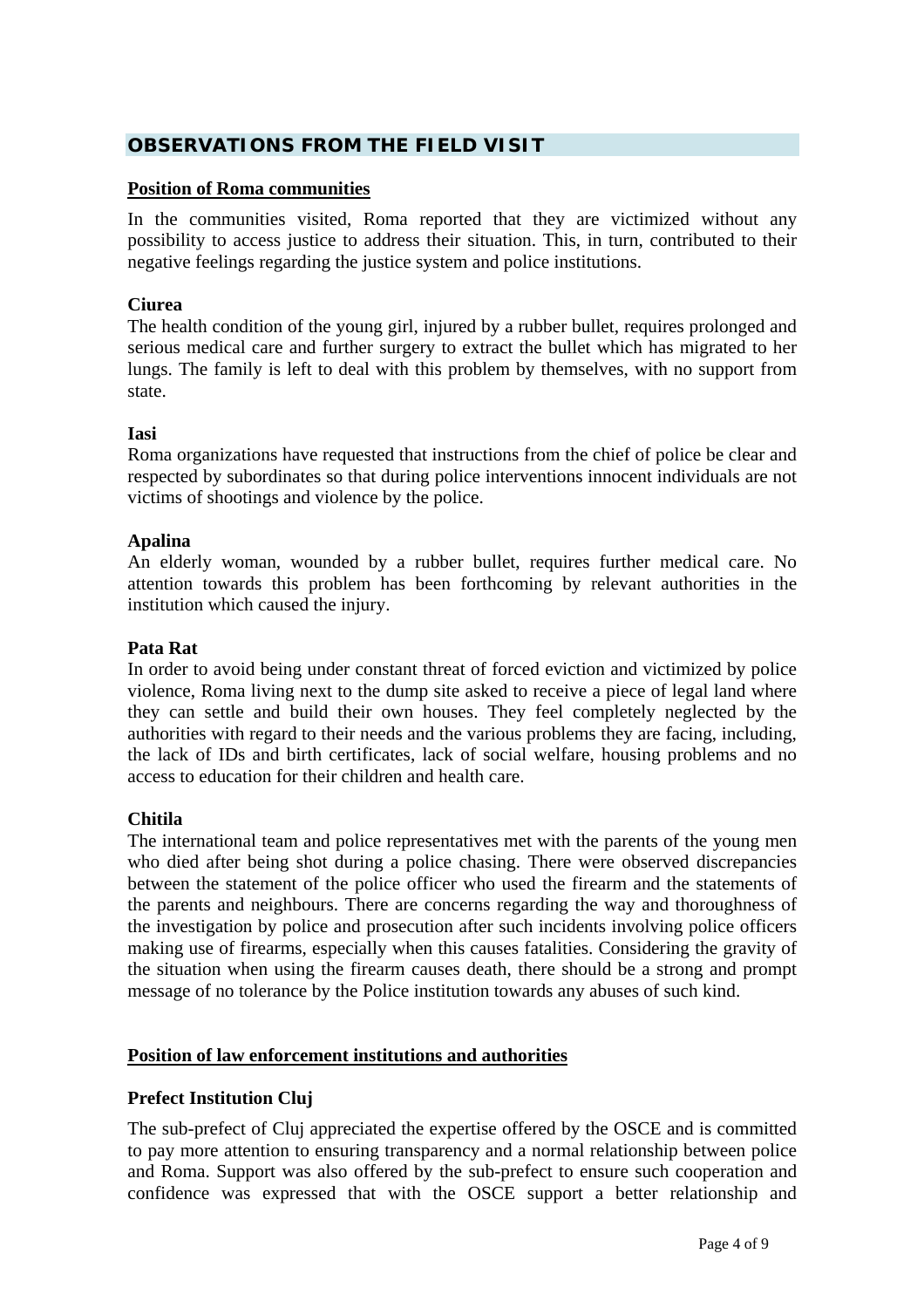prevention of abuses can be achieved. A request to the Mayor's offices in Cluj County can be made by the Prefect institution in order to identify alternative legal locations for those Roma communities settled illegally and done in close consultation with the community.

## **Police, Cluj**

With regard to the position of the Cluj Police concerning the interventions in Roma communities in Pata Rat and Bontida, the police representative stated that the action took place according to the purpose of the planned intervention and that the envisaged result were achieved.

## **refect Institution, Mures P**

The Prefect of Mures mentioned that after the incident in Apalina, a local police post was created in the village and since then a series of meetings and discussions between Roma representatives and the prefect, police and other authorities has taken place. It should be mentioned, however, that in the meeting with the Prefect of Mures, one of the members of the team was not allowed to address questions to the police representatives related to the incident in Apalina. We found this regrettable.

The prosecution's position was that the police action was legitimate and legal. The prefect mentioned that there were no complaints received that "collateral" victims has suffered wounds caused by gun injury nor that such persons were refused medical care, and that if such a situation exists it should be reported.

#### **olice, Mures P**

The Mures Police spokesperson mentioned that the intervention in Apalina was an exceptional case and this is not representative of police work in Mures.

#### **refect Institution, Iasi P**

The prefect of Iasi stated that situations of abuse of force by the police do not take place as the police are acting according to their mandate and responsibilities. In addition, the prefect noted that the situation regarding the intervention in Ciurea needs to be analyzed based on facts. With regard to relations with the Roma community, the prefect stated that a good dialogue and relations of partnership existed with Roma organizations. Support was provided for projects addressing education and various social problems faced by Roma. The prefect also stated that minor elements, such as the incident in Ciurea, cannot define the overall relationship between the authorities and Roma in Iasi.

#### **olice, Iasi P**

The police representative mentioned that there is a tendency within the Roma community that each police action is countered with force by the community. He also stated that officers are carefully instructed regarding the use of firearms and how to prevent making use of them. He stressed the need to find alternative actions to prevent such incidents occurring which result in victims. Another issue brought up was that Police forces are sometimes at risk of panicking, due to the behaviour of the Roma community, which gathers in large numbers in proximity of activities conducted by police during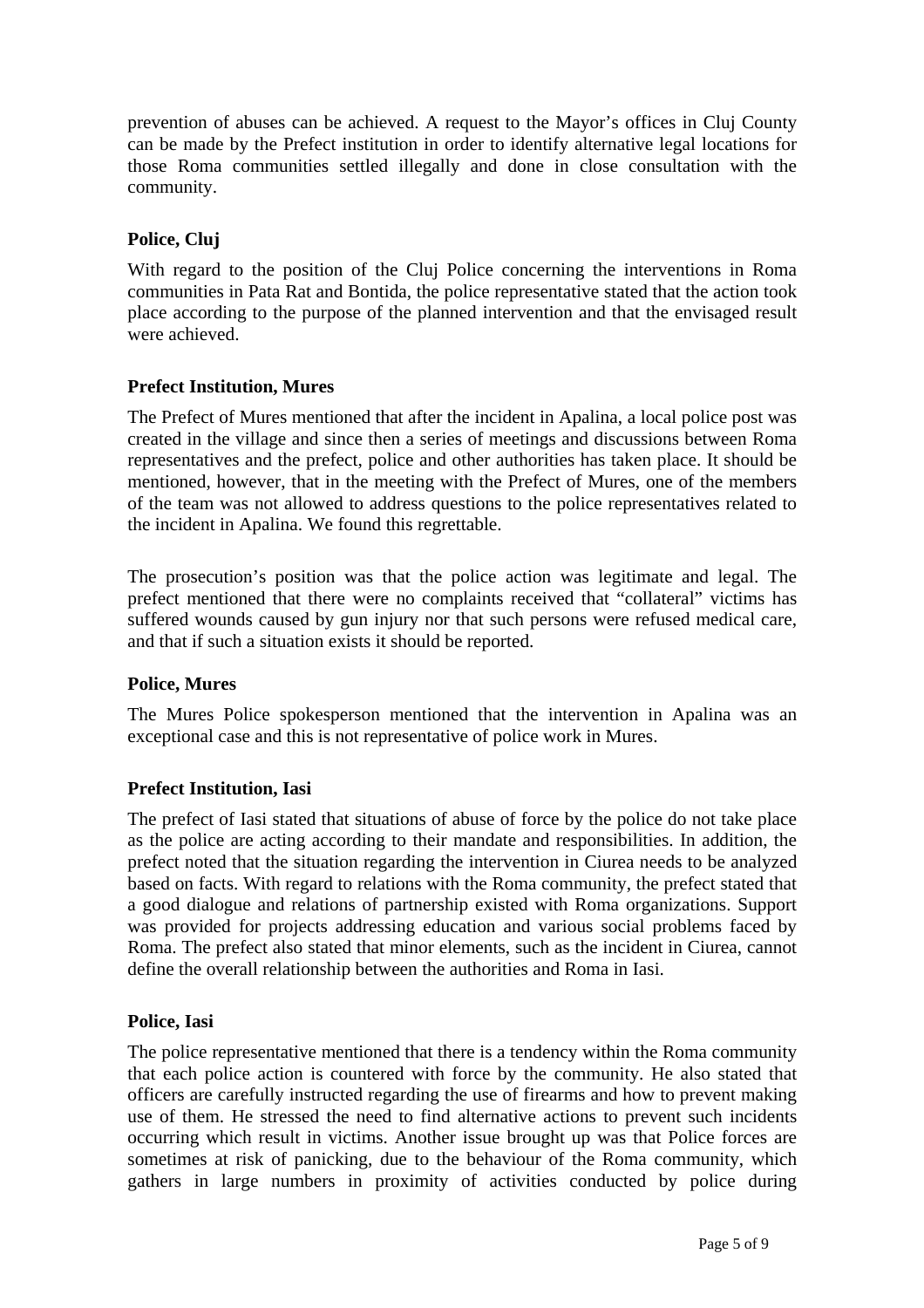interventions or work. Regrets were expressed for abuses by police and the gravity of the situation of children being shot was acknowledged.

The police representative considers that more attention should be paid to the ways of conducting police interventions and enforcing the law by not carrying guns, as presented in the experience of the UK police. Acknowledgement of the importance and need for work on police attitudes towards the Roma community, in order to challenge prejudiced perceptions, was also mentioned. With regard to attitudes, it was observed that the officer on the street is often acting in ways which differ from how he /she is instructed by police managers, highlighting the fact that until instruction is fully internalized and respected, the attitude of police will not change significantly.

## **<u>Meeting with the Ministry of Interior's State Secretary Mr. Vasile-Gabriel Nita</u>**

The State Secretary acknowledged the existence of problems regarding relations between police and Roma. He stressed that the police have used firearms only to defend themselves from violence of Roma, who attacked the police, destroyed cars and posed threats to the lives of officers. In this context the response of police was reactive in nature. The fact that women and children were injured was deplorable.

The reactive approach and the issue of disproportional use of force was raised by the international team, stressing that officers should be well trained, clearly instructed and even-tempered. They have to be able and skilful enough to control the situation and make use of weapons only as an ultimate means, and solely against, those who pose a real and evident threat to the personal security of the officer.

Concerns were raised that in a number of incidents described to the international team by witnesses, the police tasks were to conduct rather fairly routine work and activities. Yet the eventually outcomes exceeded the law and police conduct, and resulted in Roma victims, especially among elderly women and children. A closer review is required of situations when incidents between police and Roma occur, with a view to identifying methods of enforcing the law with much less use of force and firearms. It will be valuable that once such a review done, its findings are made public and disseminated to relevant authorities, along with a strong message towards not tolerating abuse and promoting non-discrimination and respect for human rights.

Members of the international team stressed that there are ways to achieve objectives and fulfil the responsibilities of the police without resorting to unnecessary and disproportionate use of force. Injuries caused to the local population could be avoided if a different approach is employed. Such a level of confrontation in the long term undermines confidence in the police and in its capacity to respond to such incidents and challenges. Implementation of recommendations on policing, devised by relevant actors, can greatly contribute to improve relations with the Roma community and work towards preventing tensions and abuses.

The State Secretary highlighted that the internal investigations of the police are related only to disciplinary measures and aspects related to violation of human rights. It was stressed that there is no difference between the ways Roma cases are treated as compared to others. The international team observed that there might be something missing in the way incidents involving police officers are examined after such events. Independent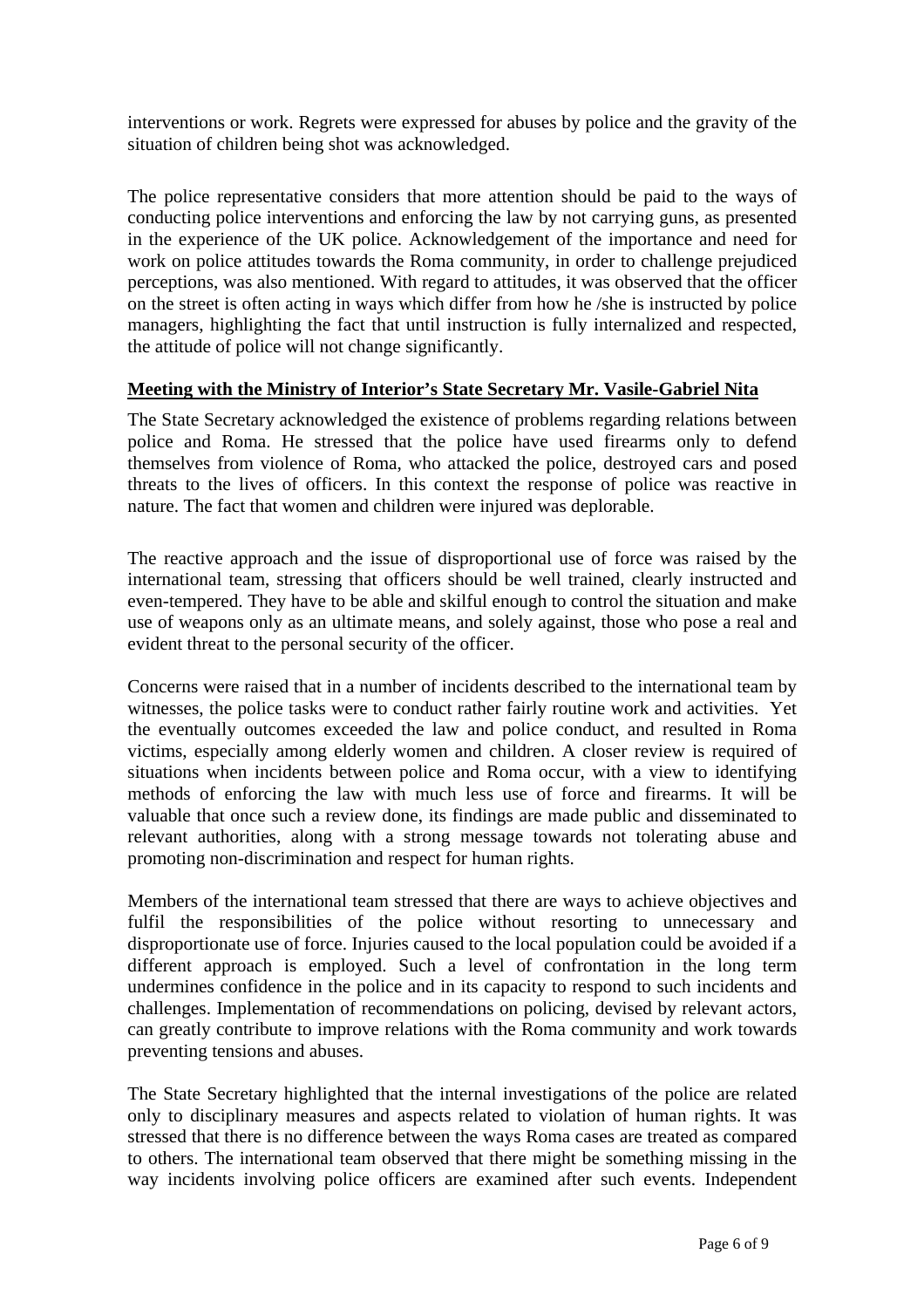external investigators for a thorough analysis of incidents involving police officers are required to ensure impartiality and objectivity. In other countries, when a police discharges a firearm, the weapons is kept under examination and a very through investigation is undertaken to examine the conditions and legitimacy in which the firearm was used.

The manner and length of the process for addressing the incidents and abuses involving police officers are other issues which may contribute to the mistrust by the Roma population in the police. People often feel that it takes too long for them to see final conclusions and affected people need to see that justice is done as soon as possible after such incidents.

Concerning the legislation and procedures regarding the use of firearms it was observed that there are some differences in comparison with the legislation, rules and norms of international standards regarding this matter. A review of the cases involving the use of firearms over the last several years was suggested, in order to assess if the national legislation is adequate and if it is being properly implemented. In this way particular needs for training and instructions can be identified and addressed.

The practice and initiative of encouraging and supporting Roma individuals to join the police as officers was presented and commended by the international team to be further developed and replicated nation wide. The policy of reserved places for Roma individuals in the Police Academy and Police Schools has started and it has the potential to develop, provided that the Roma community will show an interest to join the police.

It was generally agreed that improving dialogue and building trust is essential, along with increased transparency and diligence in upholding the law and applying it when police officers are also breaking the law. An honest approach, both by police and the Roma community, to acknowledge the problems, vulnerabilities and deficiencies is a prerequisite for addressing the challenges successfully.

## **<u>Developments regarding police reform and modernization</u> Ministry of Interior and the Institute for Crime Research and Prevention**

hrough the ODIHR–MoI Memorandum of Understanding, a self-assessment exercise T was conducted in 2005-2006, realized mainly by the *Institute for Crime Research and Prevention*. It can be observed that the findings, recommendations and lessons learned are not yet fully accepted and utilized by the police. A Permanent Consultative Council was established in the last year as an expert body to analyze and provide advice regarding incidents and police interventions. Roma representatives are sometimes invited to participate in the discussions. A manual for police intervention was recently updated, which makes risk analysis mandatory. Training on policing in multi-ethnic communities and respect for human rights was provided to police officers.

The Ministry of Interior has initiated since last year the positive practice of allocating special places for Roma individuals to the Police Academy and Police Schools. This year 47 places were allocated, of which 11 were for the Police Academy. Information campaigns were launched for the purpose of familiarizing Roma communities with the existence of this opportunity, and to encourage Roma individuals to pursue their candidacy for these places.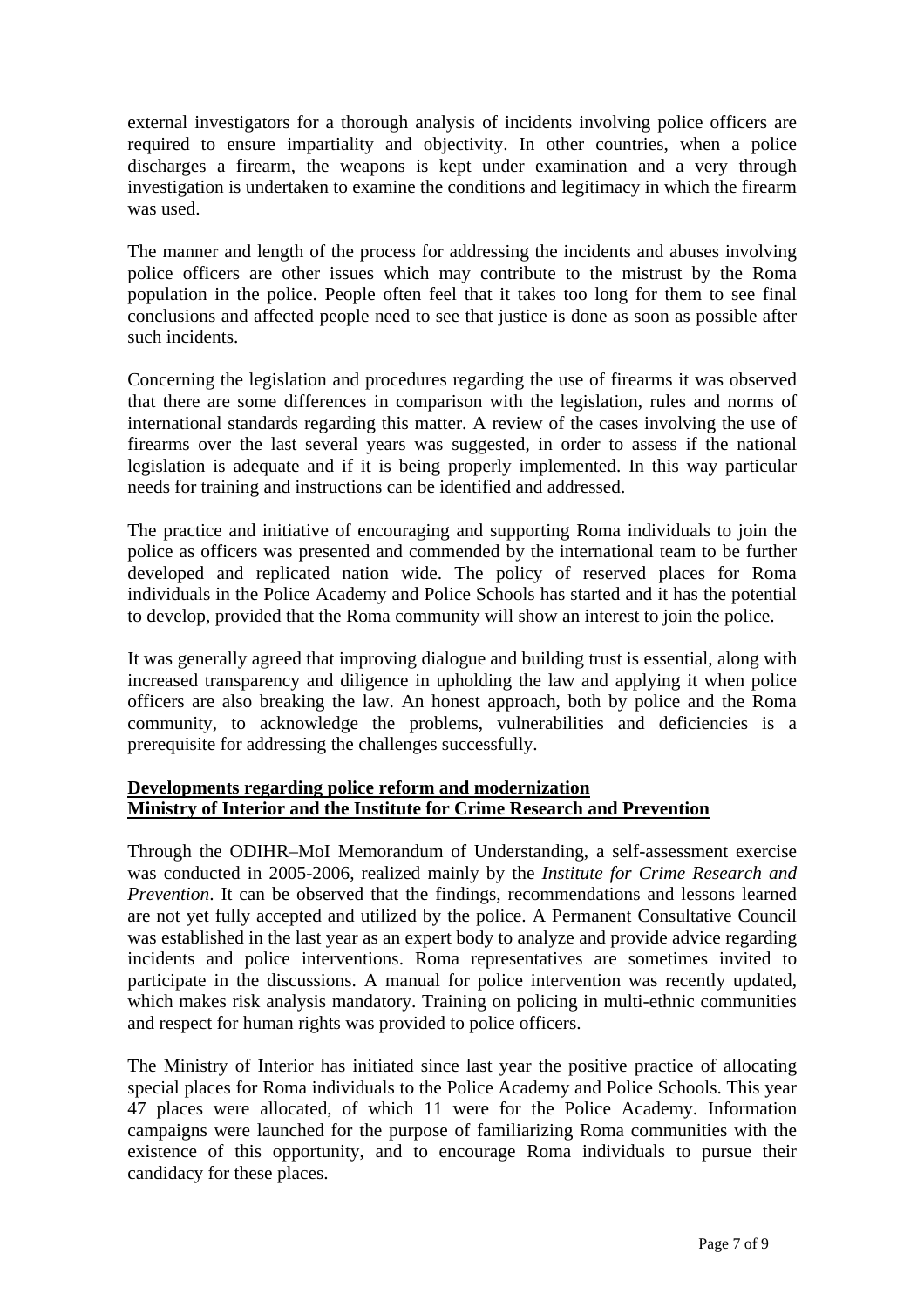## **Highlights of the roundtable discussion**

One of the main issues discussed was the disproportional use of force during police interventions in Roma communities. The MoI and police considered that police actions were legal and legitimate. The escalation of tensions during the interventions and the use of force, were justified due to the alleged solidarity of the Roma community, who act violently against the police. Such allegations were contested by Roma representatives and suggest that there is a need to challenge the prejudice and stereotyped perception of Roma by the police.

Another issue raised was that of the situation of victims, especially of those injured by gun shots. It has been noticed that although some of the victims require extensive medical care, including surgery, the police and the MoI have not assumed any responsibility. In this context, it has been remarked that in similar situations in other countries the police are charged to pay compensation to victims.

Thirdly, the role of local police was discussed. It was observed that in some of the interventions the major role was played by municipal and /or county police forces. The valuable resource of local police in ensuring proper communication with the Roma community was overlooked.

## **Lessons learned**

The need for review of the incidents and to use lessons learned in the process of planning and conducting police operations was reiterated, with emphasis on the essential role of risks analysis. (The lessons learned from Apalina are of particular importance; it does not appear that the intervention in Ciurea, which happened after more then one year, had been learned.)

Police management authorities should review carefully the statements of police officers and make sure that firearms are used without causing injury to innocent victims. An analysis should answer the question whether in the use of firearms all procedural preconditions were fulfilled. This also includes instances of military ammunition chambers found on the spot of intervention and currently in possession of Roma witnesses, which still require explanation.

#### **RECOMMENDATIONS**

- Bring Romanian legislation, regulations and norms regarding policing and use of firearms in line with relevant international standards;
- Increase efforts to review, update and upgrade legislation and strategies for interventions;
- HCNM recommendations on policing in multiethnic societies are equally applicable to Roma and Sinti;
- Evaluation by the Institute for Crime Research and Prevention of Romanian police to be disseminated to all levels of decision making in Romanian police and ministry of interior;
- In areas with large Roma communities, officers should have better knowledge and understanding of Roma specificities and the challenges they face;